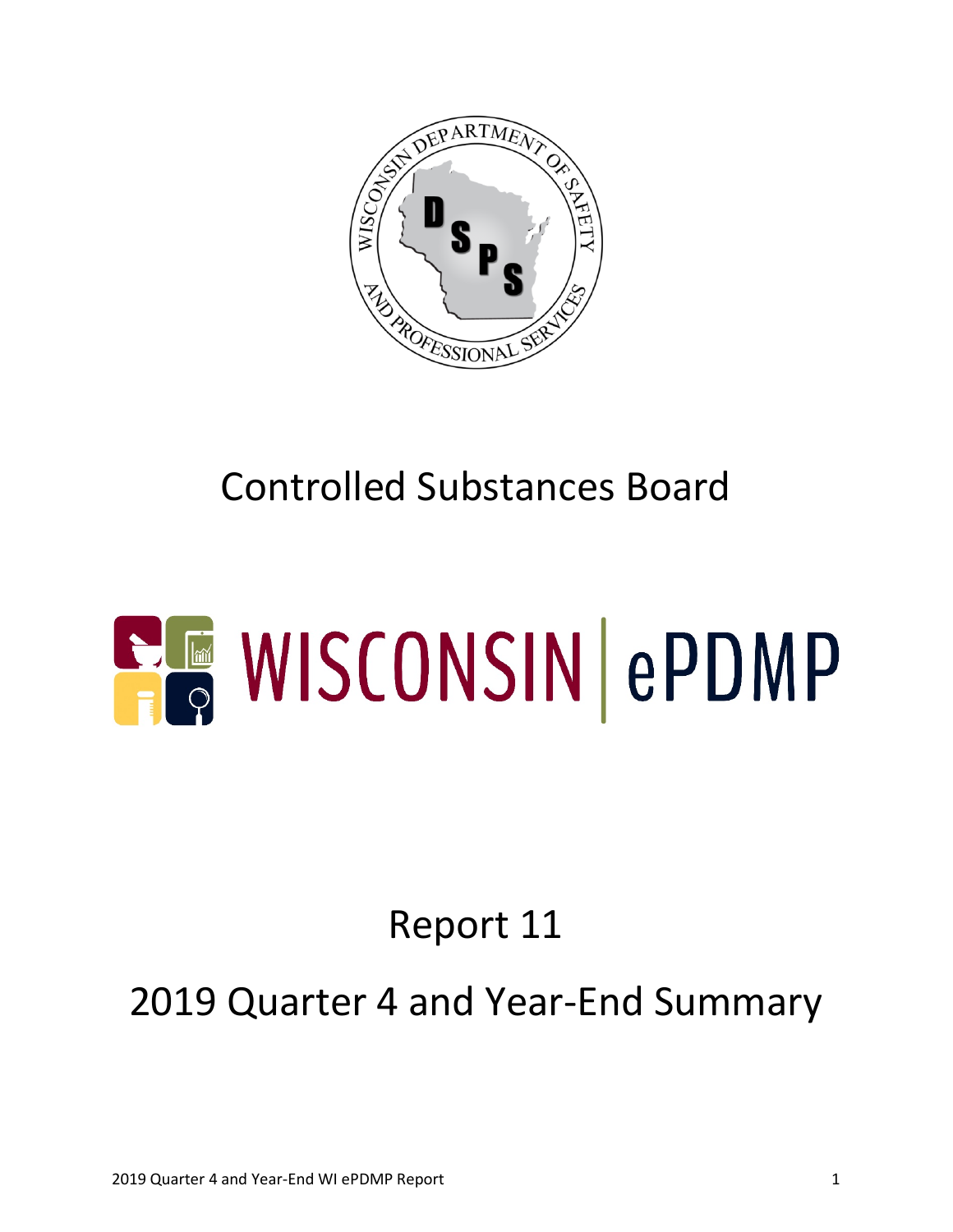### **Contact Information**

#### **Wisconsin Controlled Substances Board Chairperson: Doug Englebert**

#### **Members:**

| Englebert, Doug, Chairperson  | Department of Health Services<br><b>Designated Member</b>                            |  |
|-------------------------------|--------------------------------------------------------------------------------------|--|
| Bloom, Alan, Vice Chairperson | Pharmacologist                                                                       |  |
| Bellay, Yvonne M., Secretary  | Department of Agriculture, Trade and Consumer Protection<br><b>Designated Member</b> |  |
| Barman, Subhadeep             | Psychiatrist                                                                         |  |
| Huck, Leonardo                | Dentistry Examining Board Representative                                             |  |
| Kallio, Peter J.              | <b>Board of Nursing Representative</b>                                               |  |
| Weitekamp, John               | <b>Pharmacy Examining Board Representative</b>                                       |  |
| Koresch, Sandy                | <b>Attorney General Designee</b>                                                     |  |
| Westlake, Timothy W.          | Medical Examining Board Representative                                               |  |

#### **Wisconsin Department of Safety and Professional Services**

4822 Madison Yards Way Madison, WI 53705 608-266-2112 DSPS@wisconsin.gov Website: https://dsps.wi.gov

#### **Wisconsin Prescription Drug Monitoring Program**

PDMP@wisconsin.gov Website: https://pdmp.wi.gov/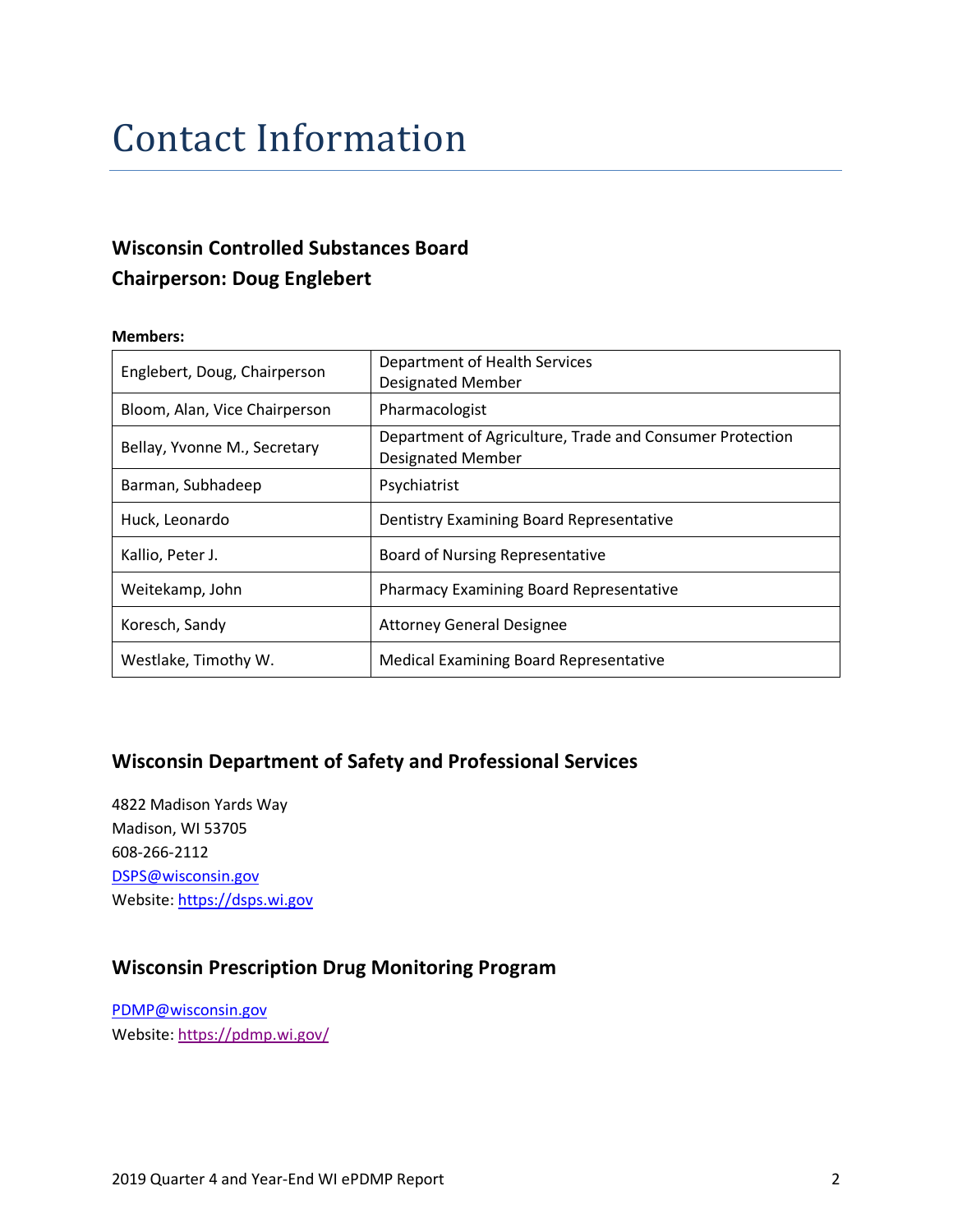### **Table of Contents**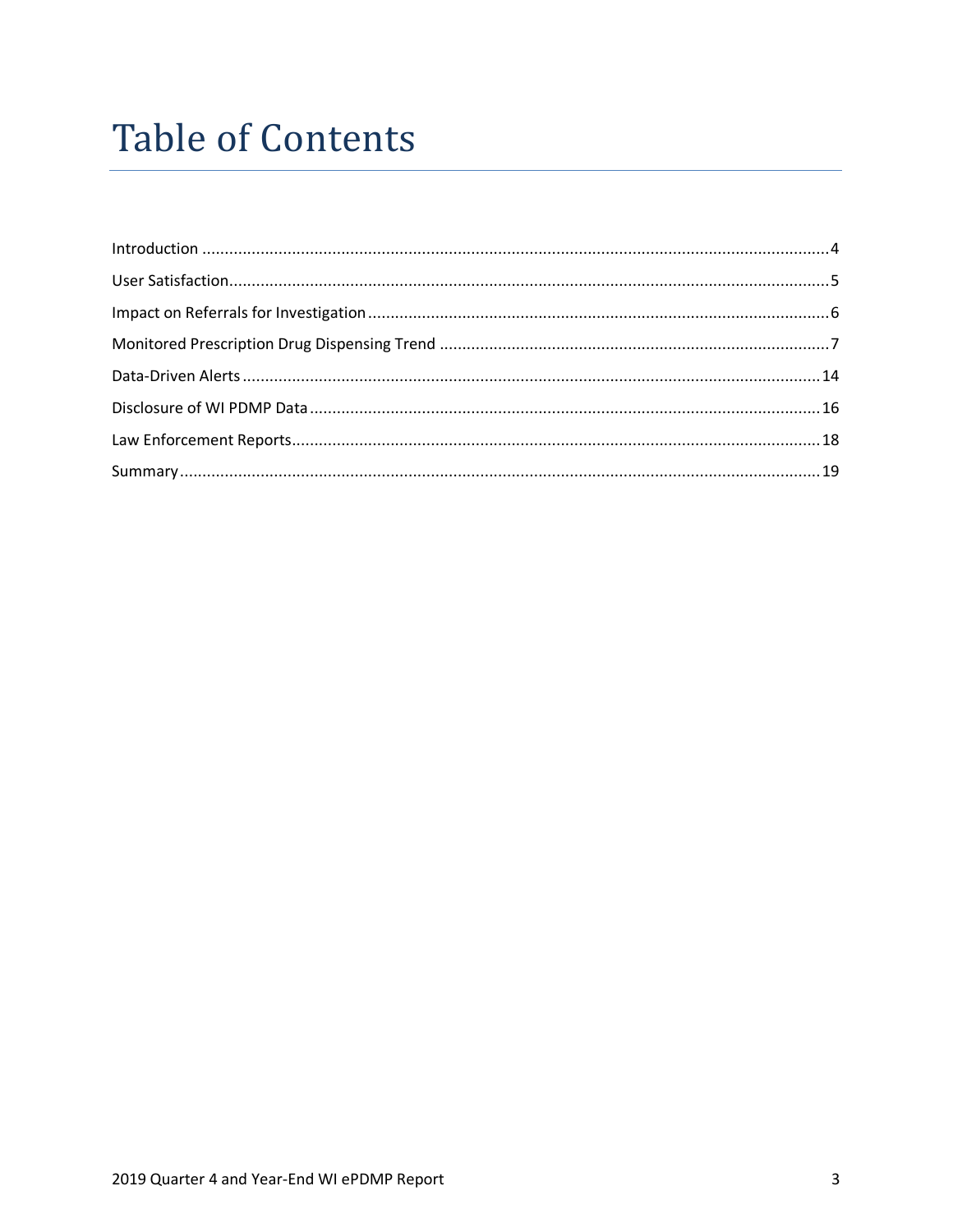## Introduction

This report is being provided pursuant to ss.  $961.385$  (5) – (6), Wis. Stats., which requires the Controlled Substances Board (CSB) to submit a quarterly report to the Wisconsin Department of Safety and Professional Services (DSPS) about the Wisconsin Prescription Drug Monitoring Program (WI PDMP). This report is intended to satisfy that requirement for the fourth quarter of 2019 and will primarily focus on analysis of PDMP data from Q4 2019 and the preceding 12 months. For annual analysis of the WI PDMP from 2015 through 2018, see the Q4 2018 report found at https://dsps.wi.gov/Pages/BoardsCouncils/CSB/Reports.aspx.

The WI PDMP was first deployed in June 2013. It is administered by DSPS pursuant to the regulations and policies established by the CSB. An enhanced system, the WI ePDMP, was launched in January 2017, allowing the WI PDMP to become a multi-faceted tool in Wisconsin's efforts to address prescription drug abuse, misuse, and diversion through clinical decision support, prescribing practice assessment, communication among disciplines, and public health surveillance. Effective April 1, 2017, prescribers are required to check the WI ePDMP prior to issuing a prescription order for a monitored prescription drug, defined as controlled substance prescription drugs in Schedules II-V.

The WI ePDMP Public Statistics Dashboard (https://pdmp.wi.gov/statistics) provides interactive data visualizations for much of the data contained in this report, including county-level data for many of the charts.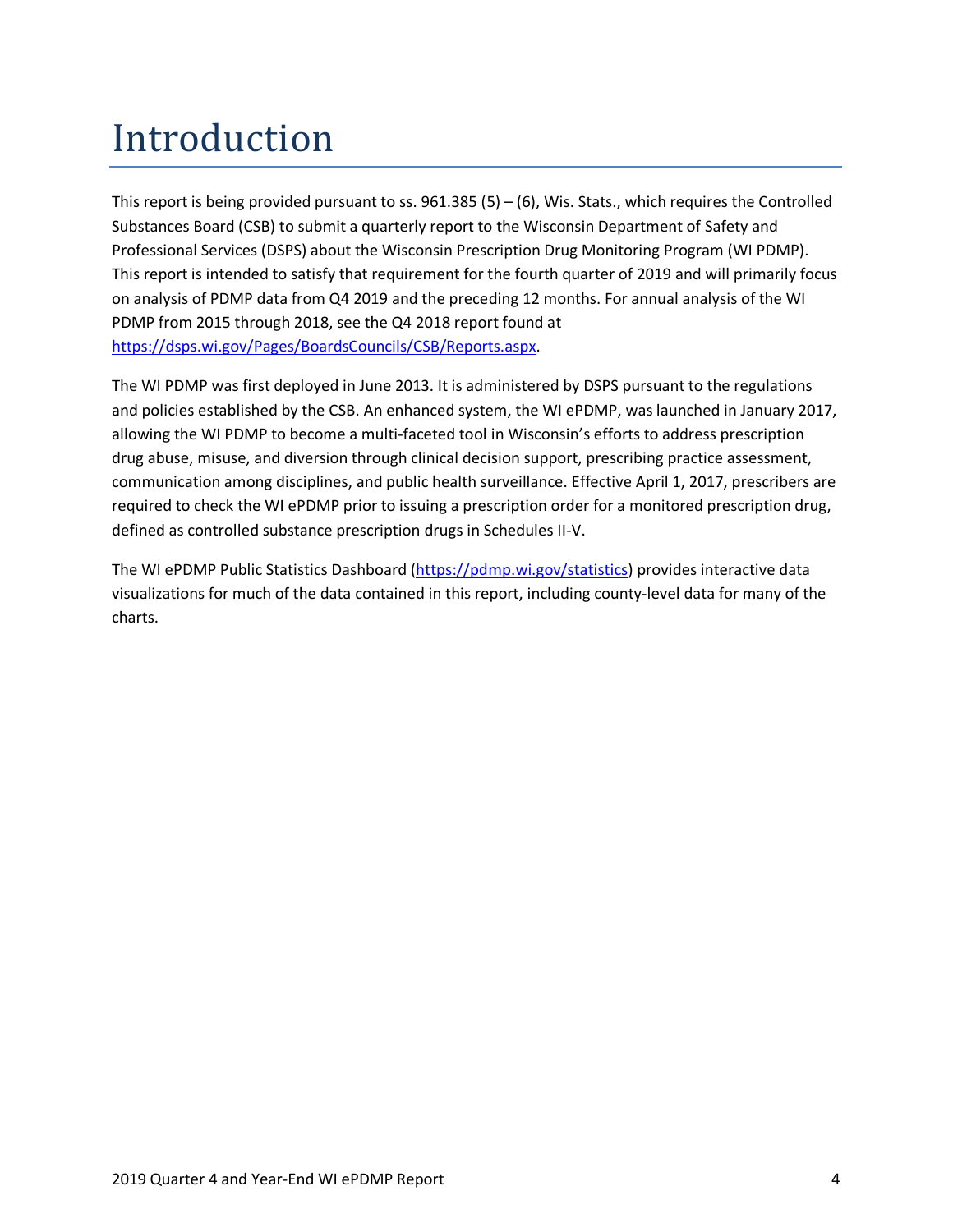#### User Satisfaction

A WI ePDMP user satisfaction survey was conducted in April 2018, and detailed results of the survey were provided in the Q2 2018 report. The survey indicated that most users are satisfied with the WI ePDMP, with 77% percent of respondents providing responses of either "Satisfied" or "Very Satisfied."

User-led enhancements identified through the initial survey and refined via a subsequent user survey in January 2019 are being prioritized for the 2019 and 2020 development timeline. These enhancements include:

- Streamlining the Patient Report to expand the use of visualization, reduce the need to scroll through the page, and add detail available in the dispensing detail;
- Improving the error correction/record voiding process used by dispensers to correct or void a previously reported dispensing record.

User-group feedback will continue to be utilized throughout the development process to ensure enhancements meet the needs of the WI ePDMP users. An additional user satisfaction survey will be conducted after implementation of the enhancements.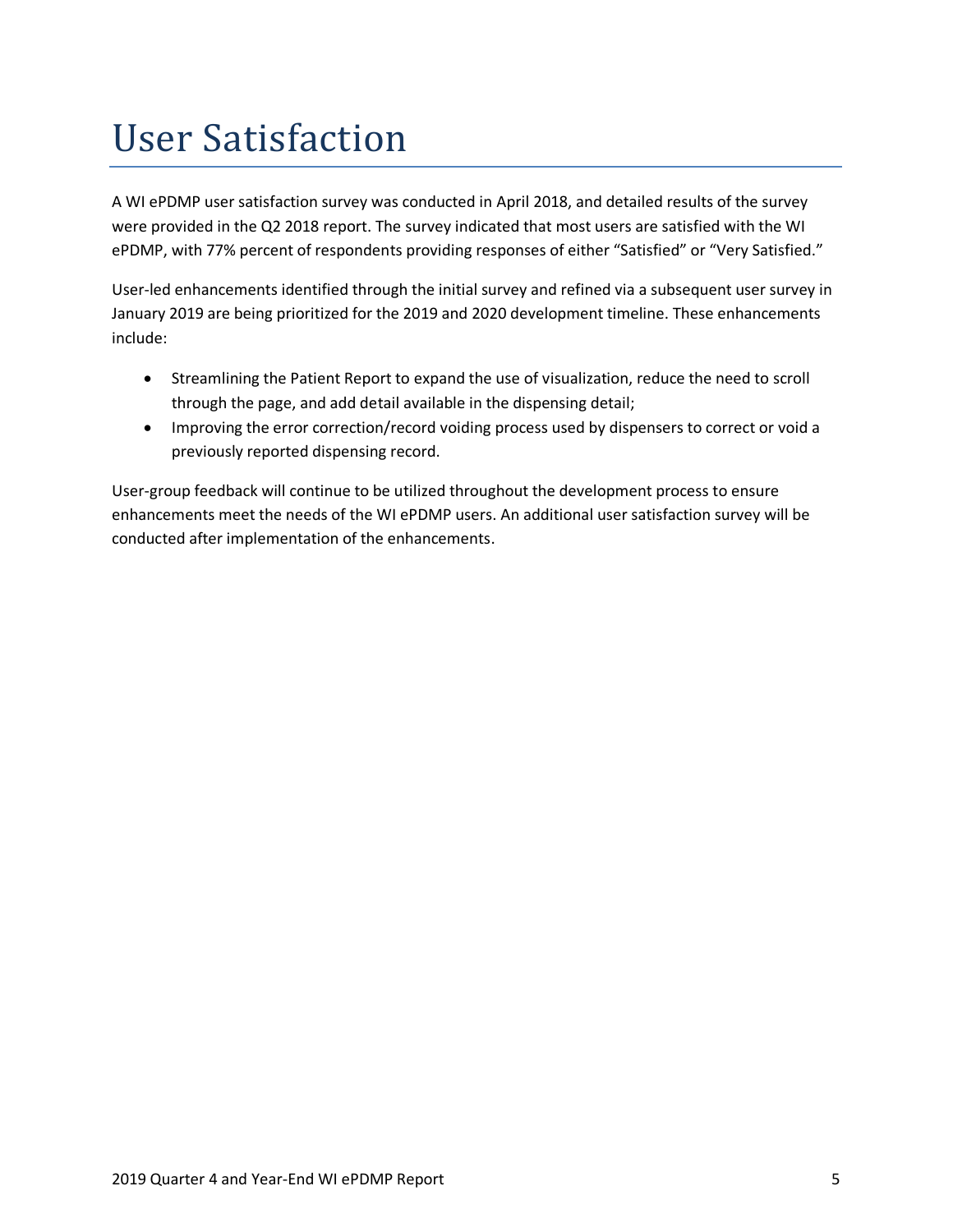#### Impact on Referrals for Investigation

Pursuant to s. 961.385 (2) (f) and (3) (c), Wis. Stats., the CSB may disclose PDMP data to a licensing or regulatory board and refer for discipline a pharmacist, pharmacy, or practitioner who fails to comply with the rules of the Prescription Drug Monitoring Program or if circumstances indicate suspicious or critically dangerous conduct or practices of a pharmacy, pharmacist, practitioner, or patient. In 2018, the CSB Referral Criteria Workgroup was formed to develop recommendations for how the CSB could define suspicious or critically dangerous conduct or practices.

Based on the initial recommendations, the Wisconsin Medical Examining Board (MEB), Dentistry Examining Board (DEB), and Board of Nursing (BON) received summaries of the PDMP dispensing data specific to their professions at their meetings in the fall of 2018. Based on the data presented, the following actions occurred:

- The top seven physician (MD/DO) prescribers and the top seven physician assistant (PA) prescribers, based on opioid dispensing volume, were referred to the MEB.
- The top four dentistry prescribers, based on opioid dispensing volume, were referred to the DEB. An additional 12 dentistry prescribers were referred from the highest 1% of opioid prescribers for the profession for having written prescriptions for over three days without any indication of use of the WI ePDMP.
- The top four Advanced Practice Nurse Prescribers (APNP), based on opioid dispensing volume, were referred to the BON. The BON requested additional targeted outreach to over 800 APNPs who had an estimated WI ePDMP usage of less than 50% in an effort to educate these prescribers about the requirement to use the PDMP, as well as the tools available in the PDMP that can help promote safe prescribing practices.

The investigation of most of the referred prescribers is ongoing, through the DSPS Division of Legal Services and Compliance. Cases related to one of the referred MDs, one of the referred PAs, and two of the referred APNPs were closed after investigation with a finding that no violation had occurred.

The CSB Referral Criteria Workgroup has continued to meet in 2019 to refine the process for using PDMP data to proactively monitor licensees and their prescribing practices for suspicious or critically dangerous conduct or practices and to determine when such activity should result in a referral to the appropriate examining board. Results of the current investigations will also be used by the CSB Referral Criteria Workgroup to guide the process of proactive monitoring and referrals. The Workgroup's review of prescribers from the September 2019 meeting resulted in the referral of three additional physicians for investigation into possibly dangerous prescribing practices.

Additionally, the CSB conducts monthly audits of dispenser requirements with the requirement to submit dispensing data to the WI PDMP. Targeted outreach efforts are made after each audit in an attempt to bring all non-exempt licensed pharmacies into compliance with the requirement to submit and correct dispensing data. Pharmacies that appear to remain out of compliance after multiple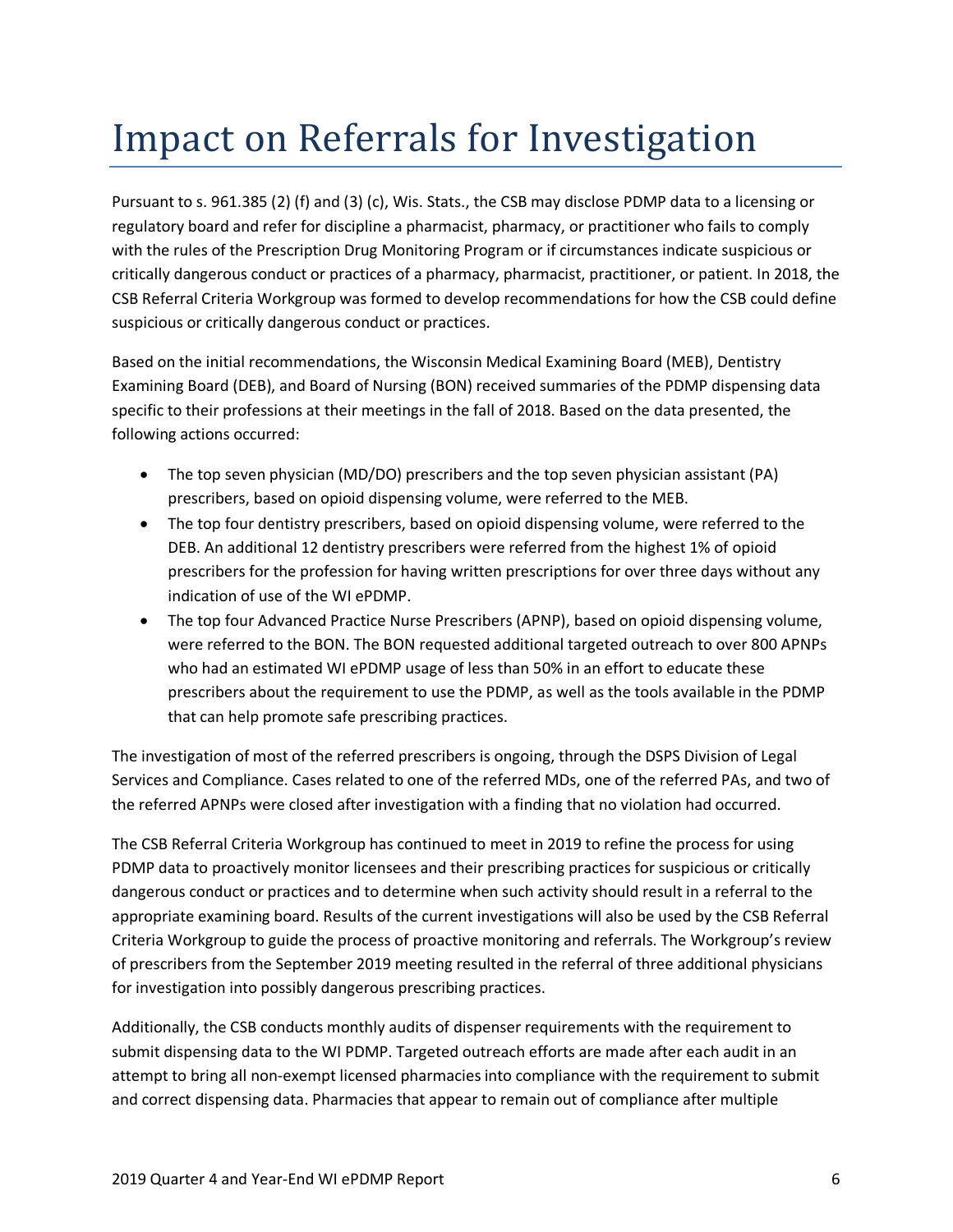outreach attempts are referred to the Pharmacy Examining Board (PEB). In Q2 2019, 46 pharmacies were referred to the PEB for possible noncompliance. In Q2 and Q3, a total 69 pharmacies were referred to the PEB for possible noncompliance.

## **Monitored Prescription Drug Dispensing** Trend

For 2019, the annual trend of decreased dispensing of monitored prescription drugs, defined as controlled substances in schedules II through V, continues in Wisconsin. Though, from Q3 2019 to Q4 2019 specifically, there was a slight increase of less than one percent in the total number of all monitored prescription drugs dispensed. Further, there has been an approximately 3.5% reduction in Q4 2019 compared to the dispensing levels of Q4 2018. The total number of dispensed monitored drugs in Wisconsin decreased by 4.5% in 2019 from 2018.

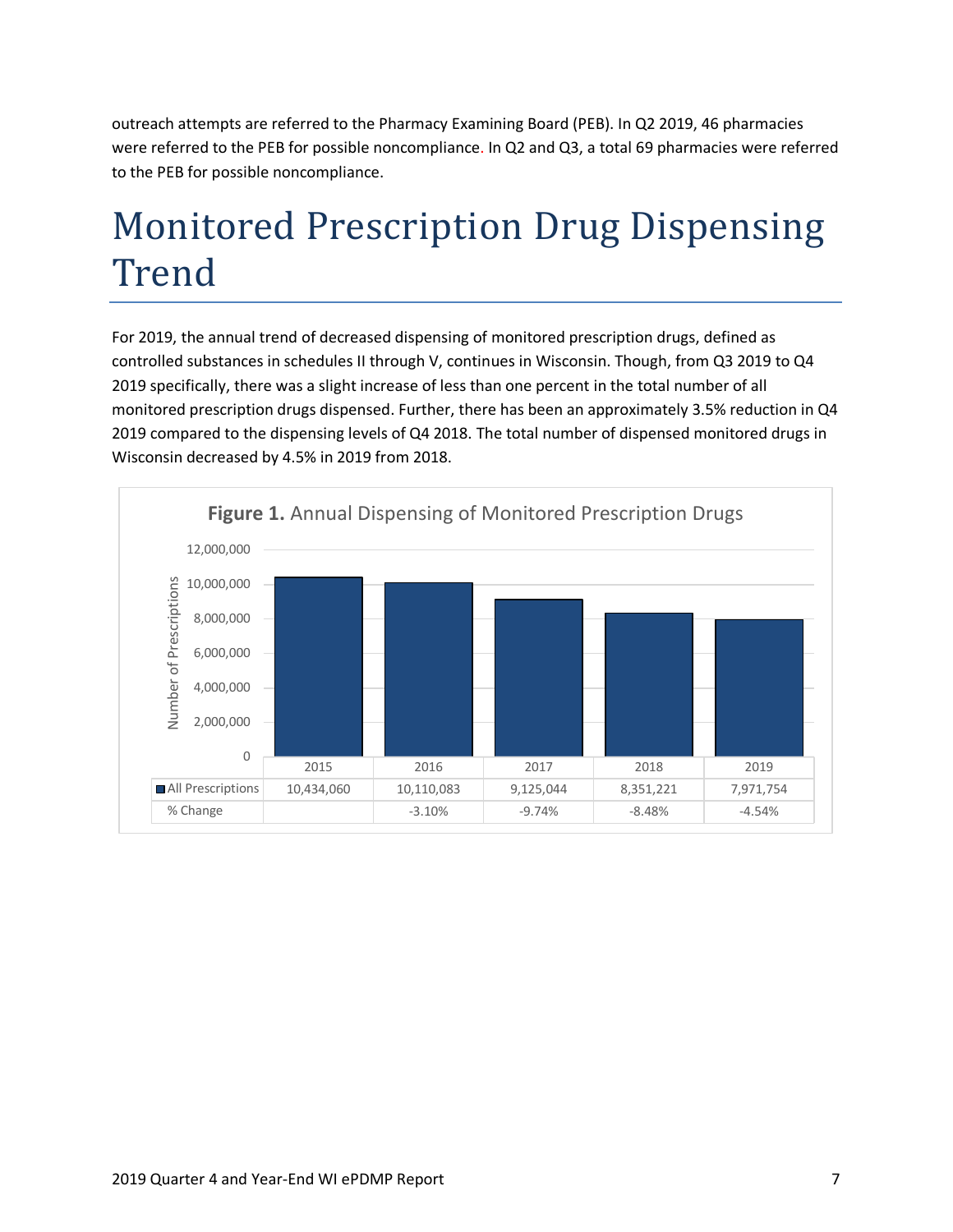

When considering opioids specifically, data from the PDMP show that opioid dispensing from Q3 2019 to Q4 2019 decreased by .08%. Compared to 2018, there was a 7% reduction in opioid dispensing in Wisconsin in 2019.

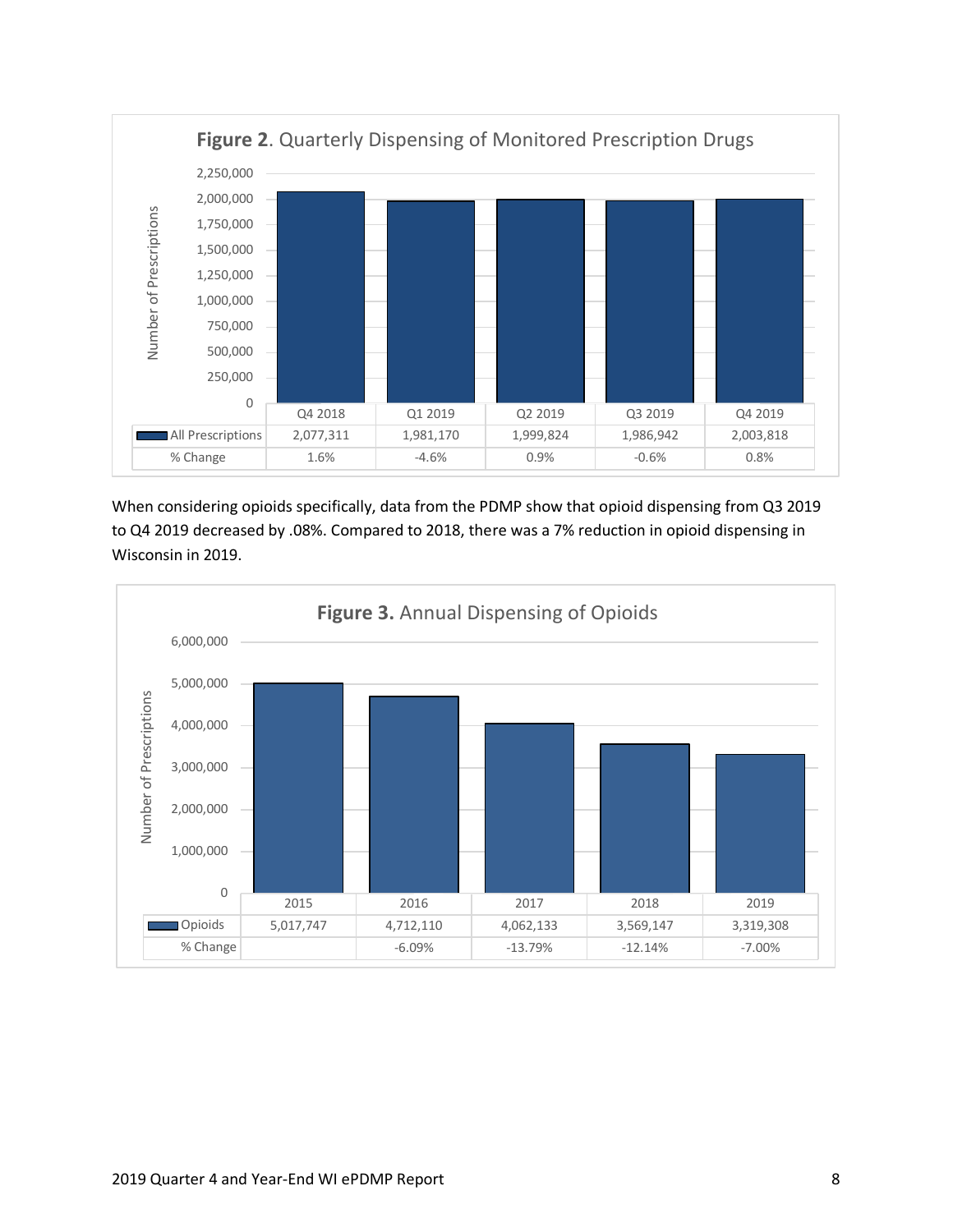

Benzodiazepine dispensing from Q3 2019 to Q4 2019 decreased slightly, by just over one percent. This equates to an overall nearly 6% reduction from the dispensing levels of Q4 2018. For the year of 2019, benzodiazepine dispensing decreased by 6% from 2018.

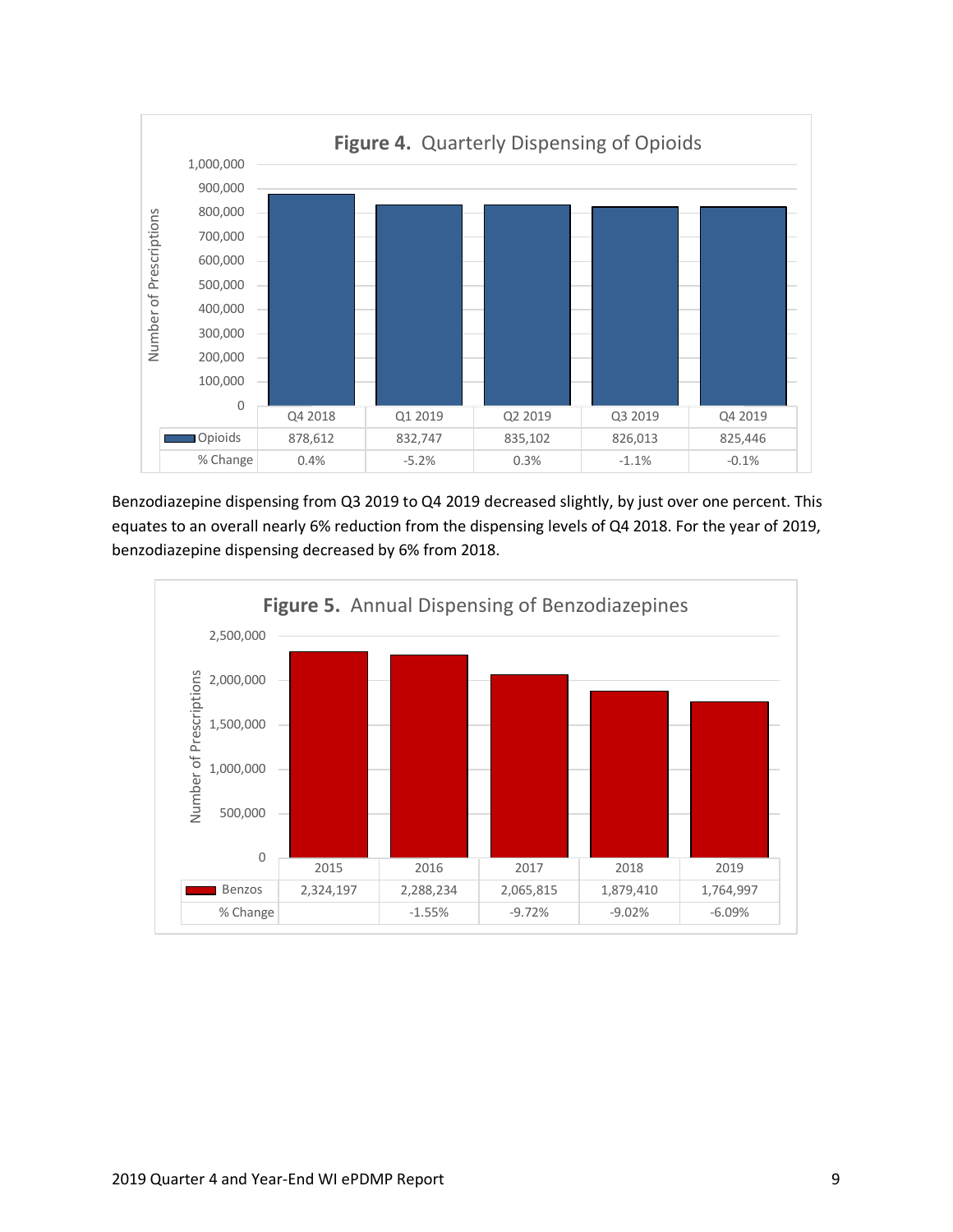

Dispensing of stimulants continues to fluctuate quarterly between increased and decreased dispensing. Dispensing for Q4 2019 increased by 5% from Q3 2019. Overall, dispensing of stimulants is up almost 2.75% from the dispensing levels of Q4 2018. Compared to the full year of 2018, stimulant dispensing increased by over 2% in 2019

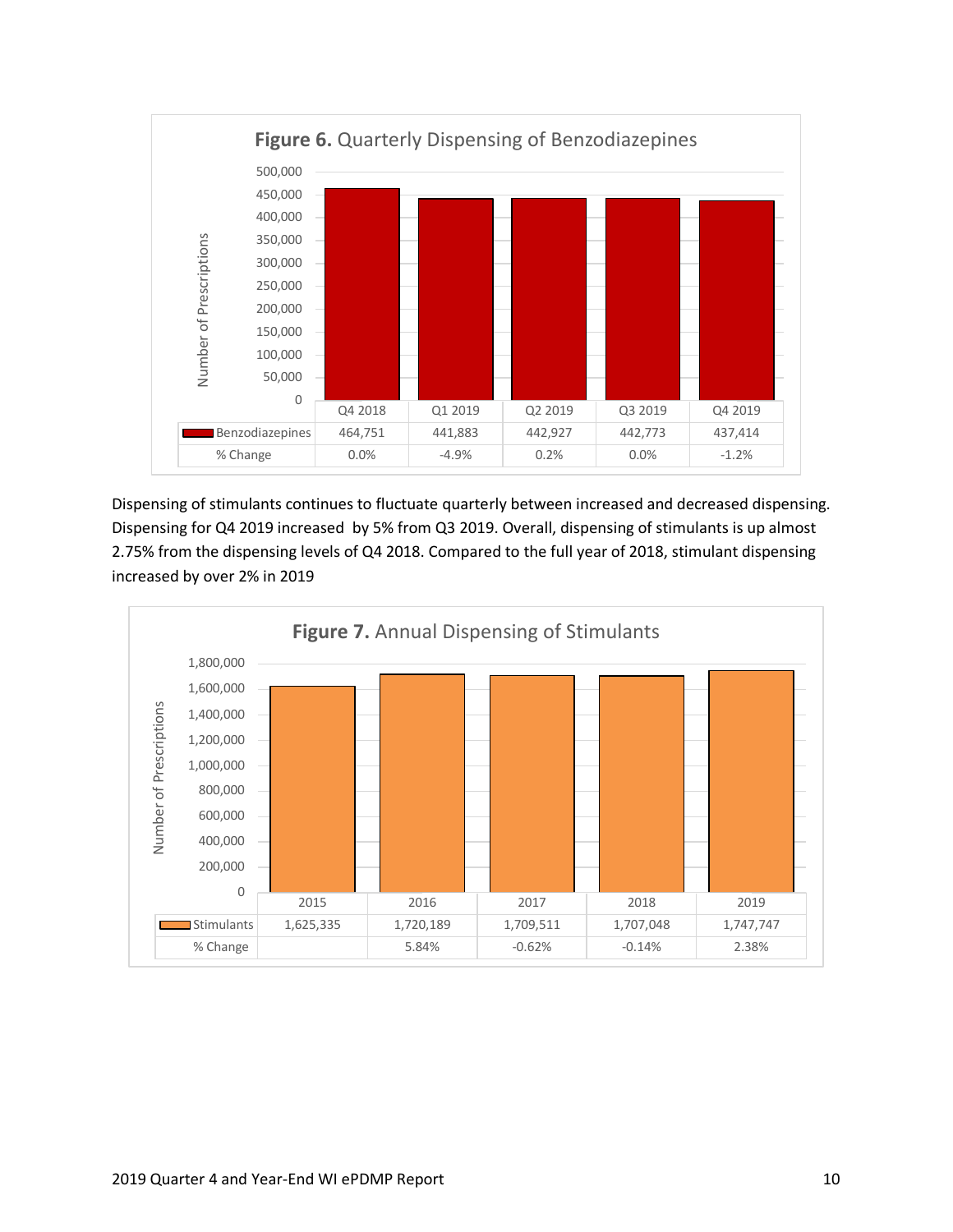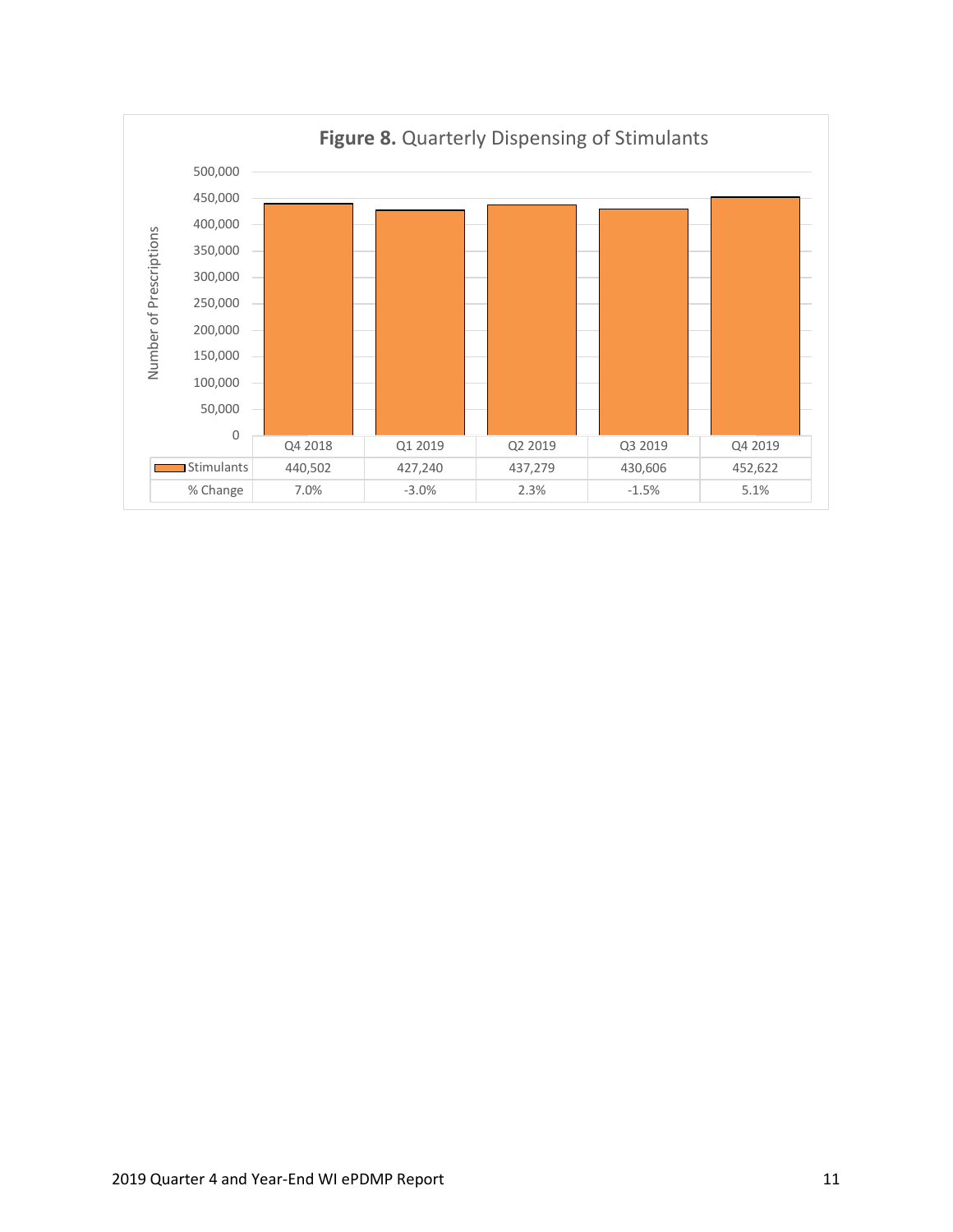#### **Top 15 Dispensed Monitored Prescription Drugs**

Table 1 below shows the top 15 most dispensed monitored prescription drugs in 2019 compared to 2018, ranked in order of the number of prescriptions dispensed in2019. The top 15 drugs make up nearly 88% of the dispensing of monitored prescription drugs for any given quarter. Table 2 below shows the top 15 most dispensed monitored prescription drugs in Q4 2019 compared to Q3 2019, ranked in order of the number of prescriptions dispensed in Q4 2019.In Q4 2019, Oxycodone HCl dispensing surpassed the number of Alprazolam dispensing to move from  $6<sup>th</sup>$  to  $5<sup>th</sup>$  in dispensing. In 2019 as a whole, the drugs that saw the largest decreases in dispensing by percentage where Oxycodone w/ Acetaminophen at nearly 15%, Morphine Sulfate at just over 13%, and Hydrocodone-Acetaminophen at just under 9%. The largest increases were seen by Buprenorphine HCl-Naloxone HCl Dihydrate at nearly 23% and Lisdexamfetamine Dimesylate at 5.5%.

| Table 1: Top 15 Dispensed Monitored Prescription Drug by Dispensing (2019) |                                          |                   |                            |                            |                   |
|----------------------------------------------------------------------------|------------------------------------------|-------------------|----------------------------|----------------------------|-------------------|
|                                                                            | <b>Drug Name</b>                         | <b>Drug Class</b> | 2018<br><b>Dispensings</b> | 2019<br><b>Dispensings</b> | Percent<br>Change |
| $\mathbf{1}$                                                               | Hydrocodone-Acetaminophen                | Opioid            | 1,194,330                  | 1,087,728                  | $-8.9%$           |
| 2                                                                          | Amphetamine-Dextroamphetamine            | <b>Stimulant</b>  | 799,413                    | 808,265                    | 1.1%              |
| 3                                                                          | <b>Tramadol HCl</b>                      | Opioid            | 699,819                    | 676,831                    | $-3.3%$           |
| 4                                                                          | Lorazepam                                | Benzodiazepine    | 588,490                    | 556,002                    | $-5.5%$           |
| 5                                                                          | Alprazolam                               | Benzodiazepine    | 575,637                    | 534,641                    | $-7.1%$           |
| 6                                                                          | Oxycodone HCl                            | Opioid            | 564,717                    | 522,645                    | $-7.5%$           |
| $\overline{7}$                                                             | Clonazepam                               | Benzodiazepine    | 490,928                    | 464,538                    | $-5.4%$           |
| 8                                                                          | Zolpidem Tartrate                        | Other             | 472,800                    | 437,075                    | $-7.6%$           |
| 9                                                                          | Lisdexamfetamine Dimesylate              | Stimulant         | 373,868                    | 394,296                    | 5.5%              |
| 10                                                                         | Methylphenidate HCl                      | Stimulant         | 387,811                    | 390,228                    | 0.6%              |
| 11                                                                         | Oxycodone w/ Acetaminophen               | Opioid            | 390,874                    | 332,782                    | $-14.9%$          |
| 12                                                                         | Pregabalin                               | Other             | 243,549                    | 240,408                    | $-1.3%$           |
| 13                                                                         | Buprenorphine HCI-Naloxone HCI Dihydrate | Opioid            | 157,322                    | 193,192                    | 22.8%             |
| 14                                                                         | Diazepam                                 | Benzodiazepine    | 202,397                    | 185,333                    | $-8.4%$           |
| 15                                                                         | Morphine Sulfate                         | Opioid            | 188,007                    | 162,794                    | $-13.4%$          |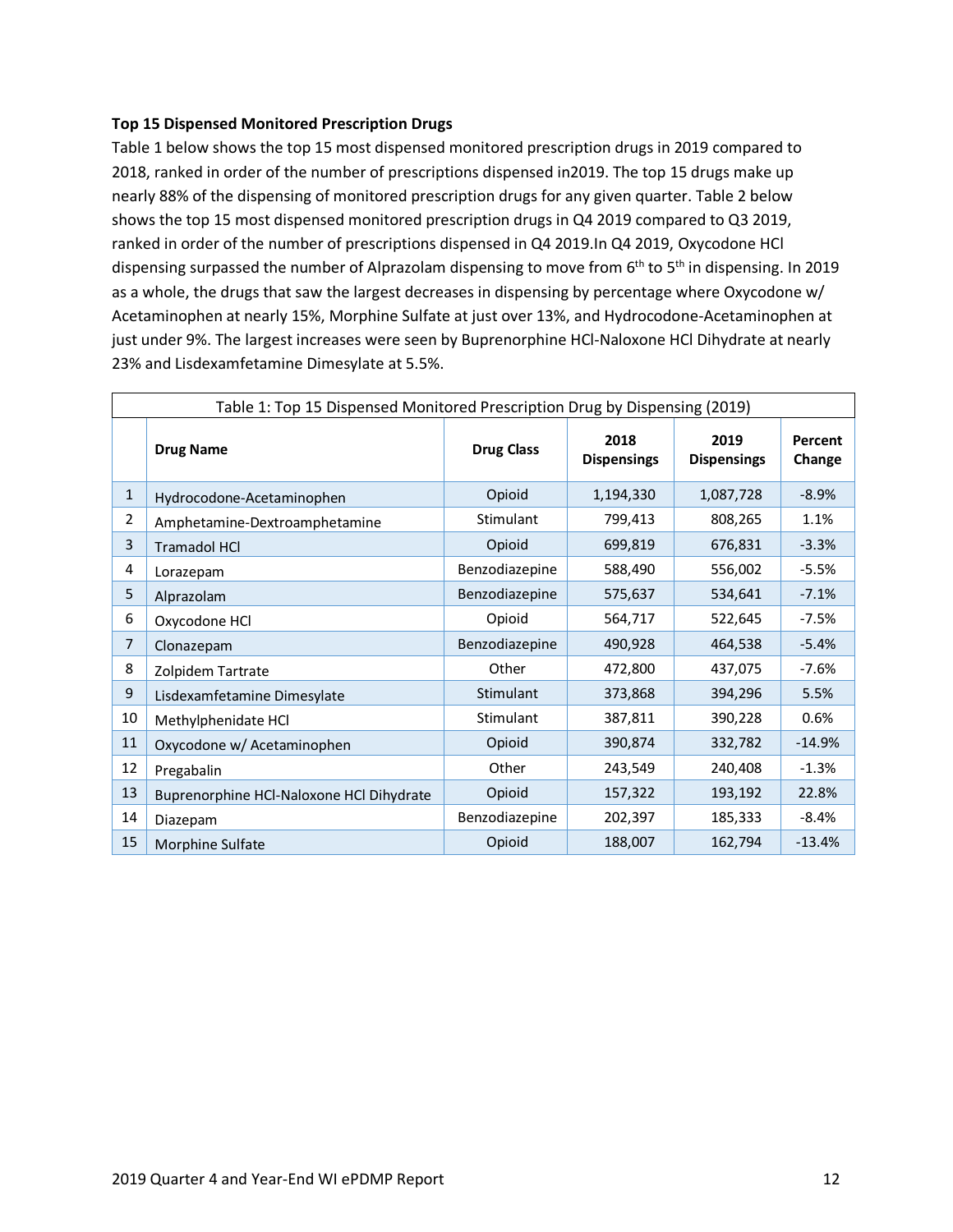| Table 2: Top 15 Dispensed Monitored Prescription Drug by Dispensing (Q4 2019) |                                          |                   |                              |                              |                   |
|-------------------------------------------------------------------------------|------------------------------------------|-------------------|------------------------------|------------------------------|-------------------|
|                                                                               | <b>Drug Name</b>                         | <b>Drug Class</b> | Q3 2019<br><b>Dispensing</b> | Q4 2019<br><b>Dispensing</b> | Percent<br>Change |
| 1                                                                             | Hydrocodone-Acetaminophen                | Opioid            | 270,181                      | 268,631                      | $-0.6%$           |
| 2                                                                             | Amphetamine-Dextroamphetamine            | Stimulant         | 202,109                      | 206,636                      | 2.2%              |
| 3                                                                             | <b>Tramadol HCI</b>                      | Opioid            | 170,534                      | 168,184                      | $-1.4%$           |
| 4                                                                             | Lorazepam                                | Benzodiazepine    | 139,718                      | 138,118                      | $-1.1%$           |
| 5.                                                                            | Oxycodone HCl                            | Opioid            | 129,673                      | 132,567                      | 2.2%              |
| 6                                                                             | Alprazolam                               | Benzodiazepine    | 133,490                      | 132,010                      | $-1.1%$           |
| $\overline{7}$                                                                | Clonazepam                               | Benzodiazepine    | 117,319                      | 115,227                      | $-1.8%$           |
| 8                                                                             | Zolpidem Tartrate                        | Other             | 110,007                      | 108,065                      | $-1.8%$           |
| 9                                                                             | Lisdexamfetamine Dimesylate              | Stimulant         | 96,677                       | 103,133                      | 6.7%              |
| 10                                                                            | Methylphenidate HCl                      | Stimulant         | 93,911                       | 101,595                      | 8.2%              |
| 11                                                                            | Oxycodone w/ Acetaminophen               | Opioid            | 81,456                       | 80,786                       | $-0.8%$           |
| 12                                                                            | Pregabalin                               | Other             | 59,832                       | 62,885                       | 5.1%              |
| 13                                                                            | Buprenorphine HCl-Naloxone HCl Dihydrate | Opioid            | 48,820                       | 51,940                       | 6.4%              |
| 14                                                                            | Diazepam                                 | Benzodiazepine    | 46,188                       | 45,610                       | $-1.3%$           |
| 15                                                                            | Morphine Sulfate                         | Opioid            | 40,598                       | 39,536                       | $-2.6%$           |

One notable trend in the top 15 drugs is that the dispensing of Buprenorphine HCl-Naloxone HCl Dihydrate, one of the medications commonly used as part of Medication-Assisted Treatment (MAT) for opioid use disorder, continues to rise. Note that this does not include dispensing that occur at an opioid treatment program due to federal regulation 42 CFR Part 2, which prohibits federally funded opioid treatment programs from submitting dispensing data to state PDMPs. Buprenorphine HCl-Naloxone HCl Dihydrate moved into the top 15 dispensed monitored prescription drugs in Q3 2018 and was the 13<sup>th</sup> most dispensed monitored prescription drug in Q4 2019, with an increase of over 6% from Q3 2019 to Q4 2019. This equates to an increase of almost 20.4% in the past 12 months.

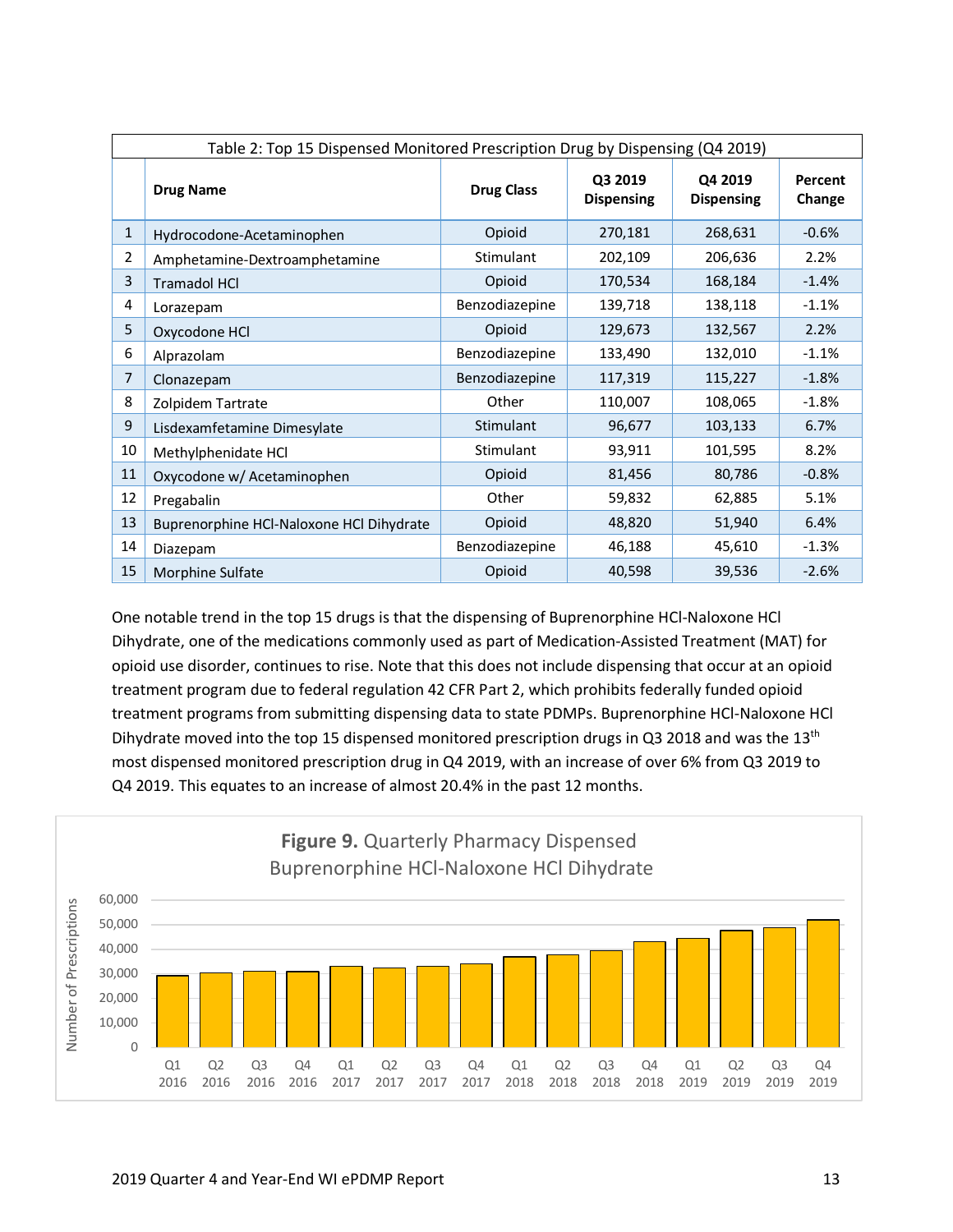#### Data-Driven Alerts

The WI ePDMP application performs sophisticated data analytics on a patient's prescription history to assess the patient's monitored prescription drug history and to alert WI ePDMP users to potential indications of abuse or diversion, such as early refills and multiple prescribers or dispensers, or factors that increase overdose risk, such as high morphine milligram equivalent doses and overlapping benzodiazepine and opioid prescriptions. Data-driven alerts are presented on the patient report as a way to call attention to specific detail from the dispensing data.

The 6 types of data-driven concerning patient history alerts are:

- 1. *Concurrent Benzodiazepine and Opioid Prescription Alert*, which indicates when a patient's active current prescriptions include both an opioid and a benzodiazepine, a combination that significantly increases the patient's risk of overdose.
- 2. *Long-Term Opioid Therapy with Multiple Prescribers Alert*, which indicates when a patient has been prescribed at least one opioid prescription from two or more prescribers for 90 or more days.
- 3. *High Current Daily Dose of Opioids Alert*, which indicates when a patient's active current prescriptions are estimated to provide a daily dose of opioids that exceeds 90 morphine milligram equivalents (MME), thereby increasing the patient's risk of overdose.
- 4. *Early Refill Alert*, which indicates when a patient has refilled a controlled substance prescription two or more days earlier than the expected refill date based on the estimated duration of the prescription calculated and reported by the pharmacy.
- 5. *Multiple Prescribers or Pharmacies Alert*, which indicates that the patient has obtained prescriptions from at least five prescribers or five pharmacies within the previous 90 days. The five prescribers or dispensers may be associated with the same clinic, practice or location, but the WI ePDMP still views them as separate prescribers/dispensers. This alert is not a direct indication of doctor shopping; it is simply a flag for further inspection of the dispensing history.
- 6. *Multiple Same Day Prescriptions Alert*, which indicates when a patient has received the same controlled substance drug from multiple prescribers or pharmacies on the same day.

Overall, the number of concerning patient history alerts generated by analytics of the dispensing data has continued to decrease, with a 1.4% reduction from Q3 2019 to Q4 2019. The most frequently occurring alert, Overlapping Benzodiazepine and Opioid prescriptions, decreased in occurrence by less than one percent from Q3 2019 to Q4 2019. The number of occurrences in Q4 2019 was 13% lower than the same quarter in 2018 and 37% lower than the first quarter the alerts were made available to WI ePDMP users in Q1 2017. The rate of occurrence of the Multiple Prescribers or Pharmacies alert decreased 20% from Q3 to Q4 in 2019. The number of occurrences in Q4 2019 was 26% lower than the same quarter in 2018 and 50% lower than the first quarter the alerts were made available to WI ePDMP users in Q1 2017.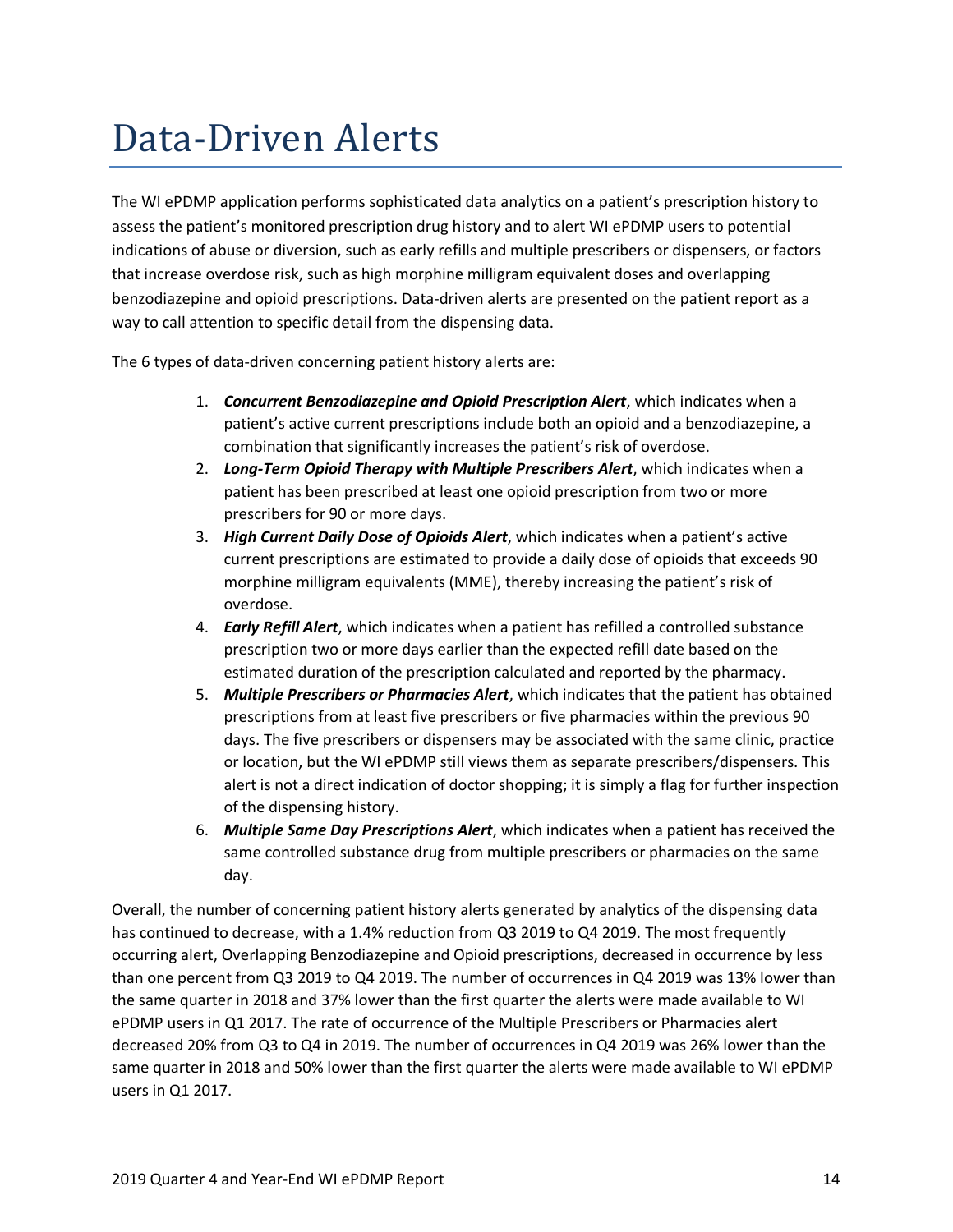See Table 3 and Figure 10 below for detail on the overall volume of alerts by alert type since the WI ePDMP was launched in Q1 2017, as well as the percent change that occurred from Q3 2019 to Q4 2019. Values for preceding quarters may be modified after the conclusion of a quarter, based on the duration of prescriptions that bridge quarters, which is why it is important to view the number of occurrences for Q4 2019 not only in relation to the preceding quarter, but also in relation to the same quarter of the previous year, as well as a part of the overall trend compared to the first quarters during which the alerts were presented to WI ePDMP users.

|                | Table 3. Concerning Patient History Alerts Listed by Volume of Alerts Generated |         |         |                       |  |
|----------------|---------------------------------------------------------------------------------|---------|---------|-----------------------|--|
|                | <b>Alert Type</b>                                                               | Q3 2019 | Q4 2019 | <b>Percent Change</b> |  |
| 1              | Concurrent Benzodiazepine and Opioid                                            | 24,335  | 24,306  | $-0.1%$               |  |
| $\overline{2}$ | Long-Term Opioid Therapy                                                        | 24,938  | 22,517  | $-9.7%$               |  |
| 3              | High Opioid Daily Dose                                                          | 19,539  | 18,778  | $-3.9%$               |  |
| 4              | Early Refill                                                                    | 16,719  | 16,306  | $-2.5%$               |  |
| 5              | Multiple Prescribers or Pharmacies                                              | 15,341  | 12,227  | $-20.3%$              |  |
| 6              | Multiple Same Day Prescriptions                                                 | 1,215   | 1,025   | $-15.6%$              |  |
|                | <b>All Alert Types</b>                                                          | 105,867 | 104,373 | $-1.4%$               |  |

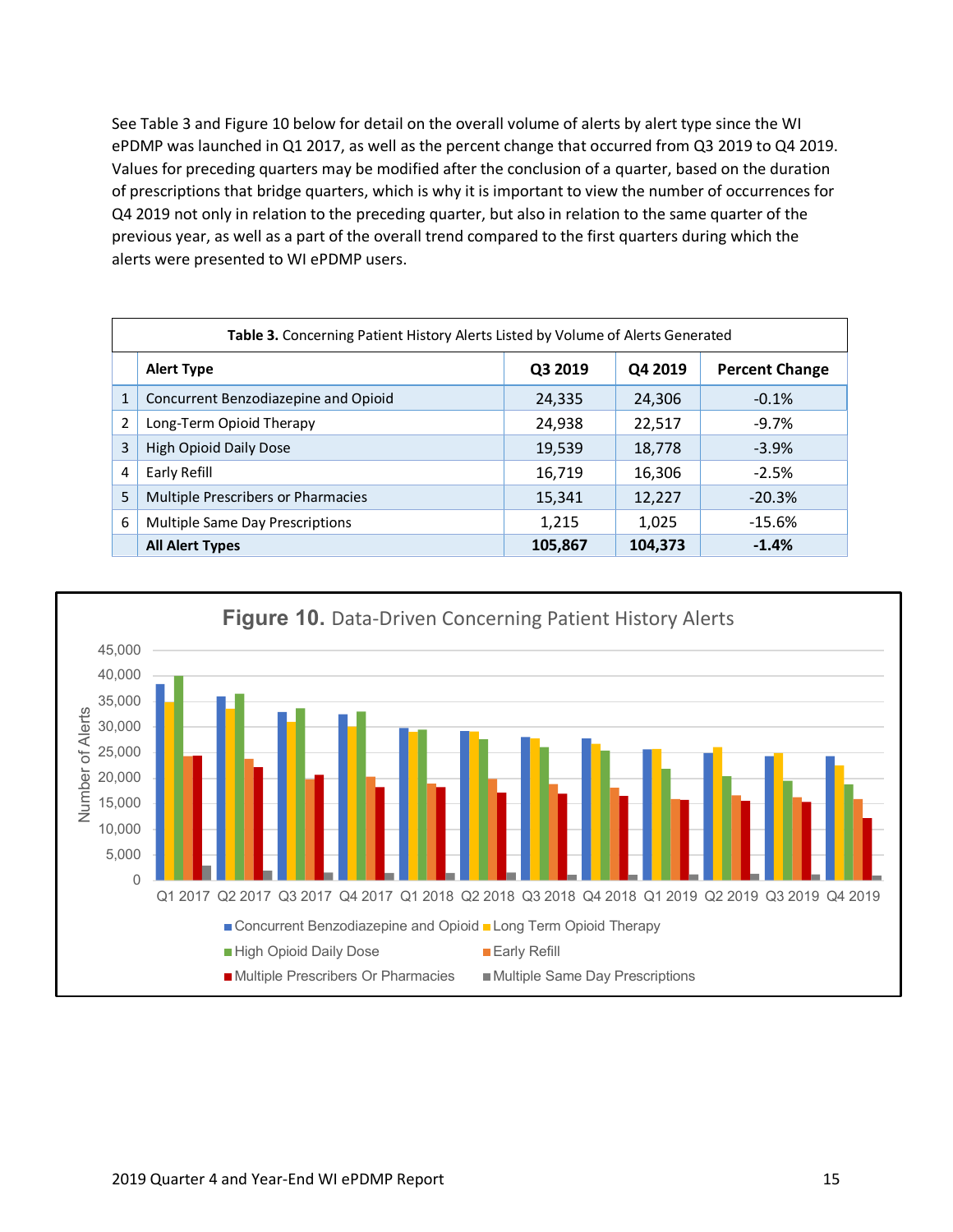#### Disclosure of WI PDMP Data

In 2019, healthcare users made over 7.63 million patient queries in the WI ePDMP, which is an increase of nearly 5% compared to 2018. Between October 1 and December 31, 2019, healthcare users made a total of 1,956,095 patient queries. Breaking down the queries by user type shows that 43.4% of the queries were performed by delegates of prescribers or pharmacists, 36% were performed by prescribers, 17% by pharmacists, and 3% by other non-prescribing healthcare professionals. The number of patient queries per month is continuing to increase, even with the overall decreases seen in the dispensing of monitored prescription drugs. Query volume increased by about 1% in Q4 2019 compared to Q3 2019, even though dispensing volume only increased slightly.



The WI ePDMP is currently connected to 23 other state PDMPs via the National Association of Boards of Pharmacy's PMP InterConnect (PMPi)and the RxCheck interstate data sharing hub. This allows healthcare users to expand the WI ePDMP patient query to return results from PDMPs in other states, including Wisconsin's border states of Minnesota, Michigan, Illinois, Iowa and Indiana.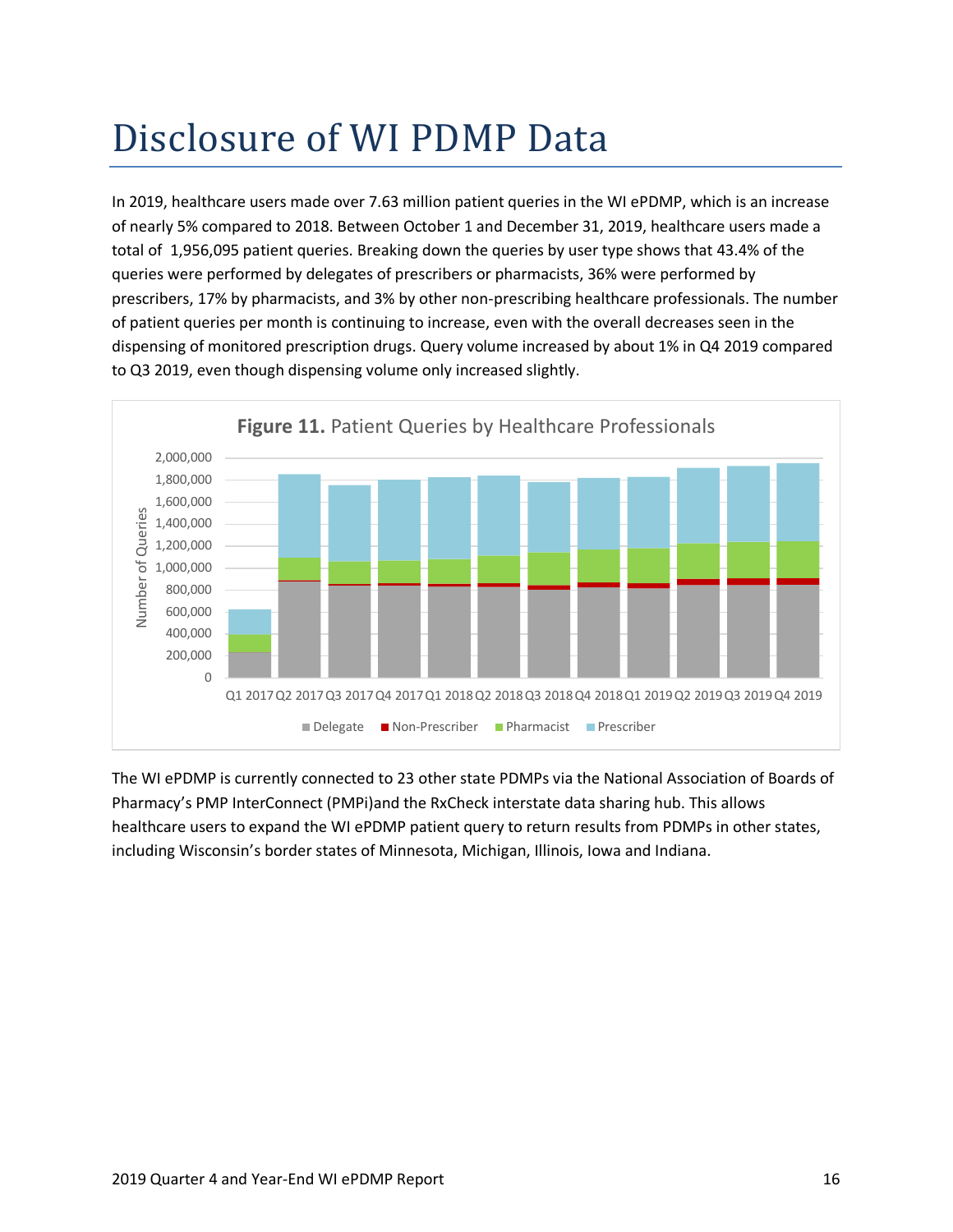Healthcare professionals from 18 health systems in Wisconsin have one-click access to the PDMP from within their electronic health record (EHR) platform in order to facilitate patient queries within a provider's busy workflow. Figure 12 below shows that, in Q4 2019, over 50% of patient queries were through the direct EHR integration, which is up from 47% in Q3 2019. Notably, this is the first quarter where more queries were performed through EHR integration than through the PDMP website.



Authorized individuals from non-healthcare groups made a total of 366 requests for PDMP data in Q4 2019, which is a 12% decrease over the previous quarter. Authorized law enforcement queries made up 56% of the non-healthcare queries in Q4 2019

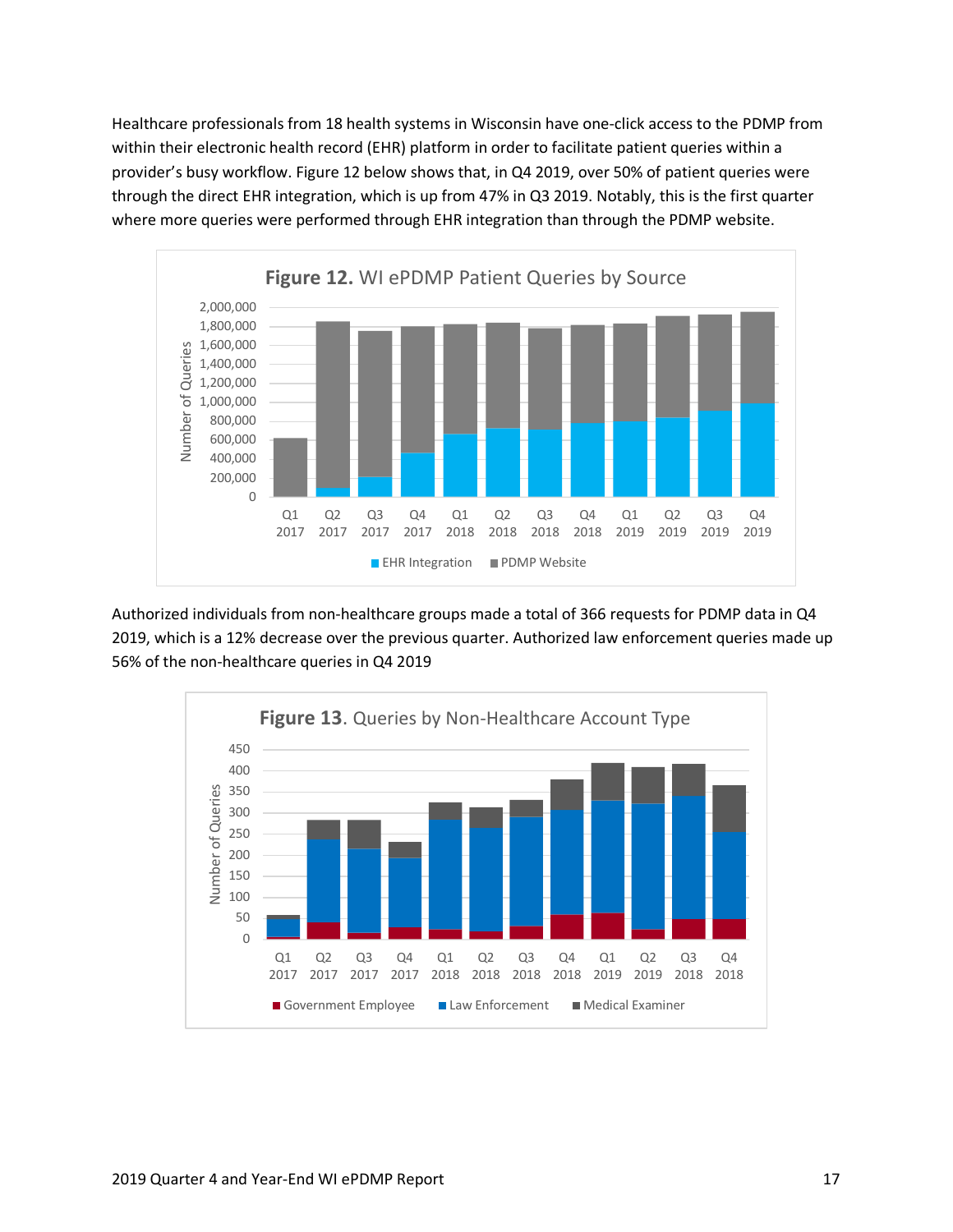#### Law Enforcement Reports

During 2019 there were 2,751 events reported to the WI ePDMP by Wisconsin law enforcement agencies. In Q4 2019 there were 654 events reported to the WI ePDMP by Wisconsin law enforcement agencies as required by s. 961.37 (3) (a), Wis. Stat. The law requires the agencies to submit a report in each of the following situations:

- 1. When a law enforcement officer receives a report of a stolen controlled substance prescription.
- 2. When a law enforcement officer reasonably suspects that a violation of the Controlled Substances Act involving a prescribed drug is occurring or has occurred.
- 3. When a law enforcement officer believes someone is undergoing or has immediately prior experienced an opioid-related drug overdose.
- 4. When a law enforcement officer believes someone died as a result of using a narcotic drug.

Prescribers of patients associated with these events receive a proactive email notice from the WI ePDMP, in addition to the event being captured as an alert on the patient report in the WI ePDMP. Figure 10 shows the number of law enforcement reports submitted to the WI ePDMP by month since the WI ePDMP was launched. There is no statutory requirement for law enforcement agencies to submit their reports within a certain timeframe after the date of the event, and outreach efforts continue to emphasize the value that law enforcemnt reporting brings for healthcare clinical decision making.



The distribution of submission by report type remains fairly consistent from one quarter to the next. For the year of 2019, the distribution by report type can be seen below:

- 40% of the reports submitted were reports of stolen controlled substance prescriptions
- 20% of the reports submitted were for suspected violations of the Controlled Substances Act
- 35% of the reports submitted were for suspected non-fatal opioid-related overdose events
- 5% of the reports submitted were for suspected narcotic-related deaths.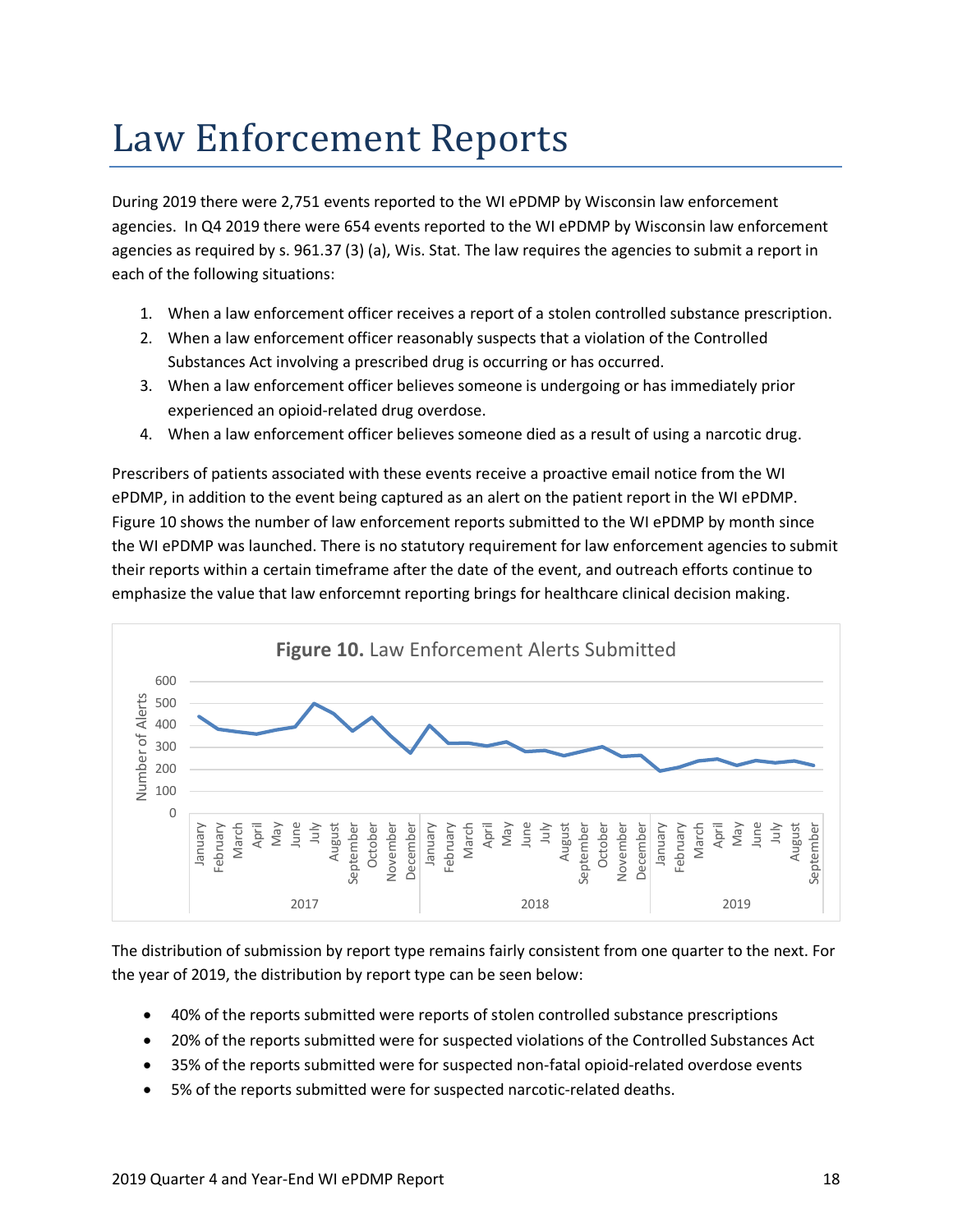## Summary

Year-end data from the WI ePDMP in 2019 confirm a continued decline in the number of monitored prescription drugs being dispended in Wisconsin over the past four years. These notable decreases coincided with the timing of some of the State's most concerted efforts to address the opioid epidemic, including the controlled substance prescribing guidelines, requirements for prescribers to have additional education on opioid prescribing, mandatory use of the WI PDMP, and continued enhancements to the WI PDMP system.

Controlled substance prescription dispensing in 2019 compared to 2015 show the following trends:

- 34% decrease in the number of opioid prescriptions dispensed
- 24% decrease in the number of benzodiazepine prescriptions dispensed
- 7.5% increase in the number of stimulant prescriptions dispensed

The number of patient queries performed per month has remained consistent, and is even increasing, even though the overall quantity of monitored prescription drugs being dispensed is decreasing. This indicates that the WI ePDMP continues to be a valuable tool to support safe prescribing, treatment, and dispensing decisions.

Data show overall decreased dispensing for Q4 2019 compared to Q4 2018:

- There was a slight increase in the total number of all monitored prescription drugs dispensed in Q4 2019 from the previous quarter and a total decrease of nearly 3.5% when compared to the same quarter from the previous year.
	- o The number of opioid prescriptions dispensed decreased by 7% in 2019 compared to 2018
	- $\circ$  The number of benzodiazepine prescriptions dispensed decreased by 1.2% in 2019 from 2018.
	- o The dispensing of stimulants prescriptions dispensed increased by 5.1% in 2019 compared to the previous year.

Overall dispensing rates of monitored prescription drugs remain significantly lower in Q4 2019 than they were at their peak in Q4 2015:

- In Q4 2019, there were 25% fewer monitored prescription drugs dispensed, or just under 700,000 fewer prescriptions, than in Q4 2015.
	- $\circ$  The number of opioid prescriptions dispensed in Q4 2019 was 36%, or over 450,000 prescriptions, lower than the peak number in Q4 2015.
	- $\circ$  The number of benzodiazepine prescriptions dispensed in Q4 2019 was 26%, or nearly 160,000 prescriptions, lower than the peak level in Q4 2015.